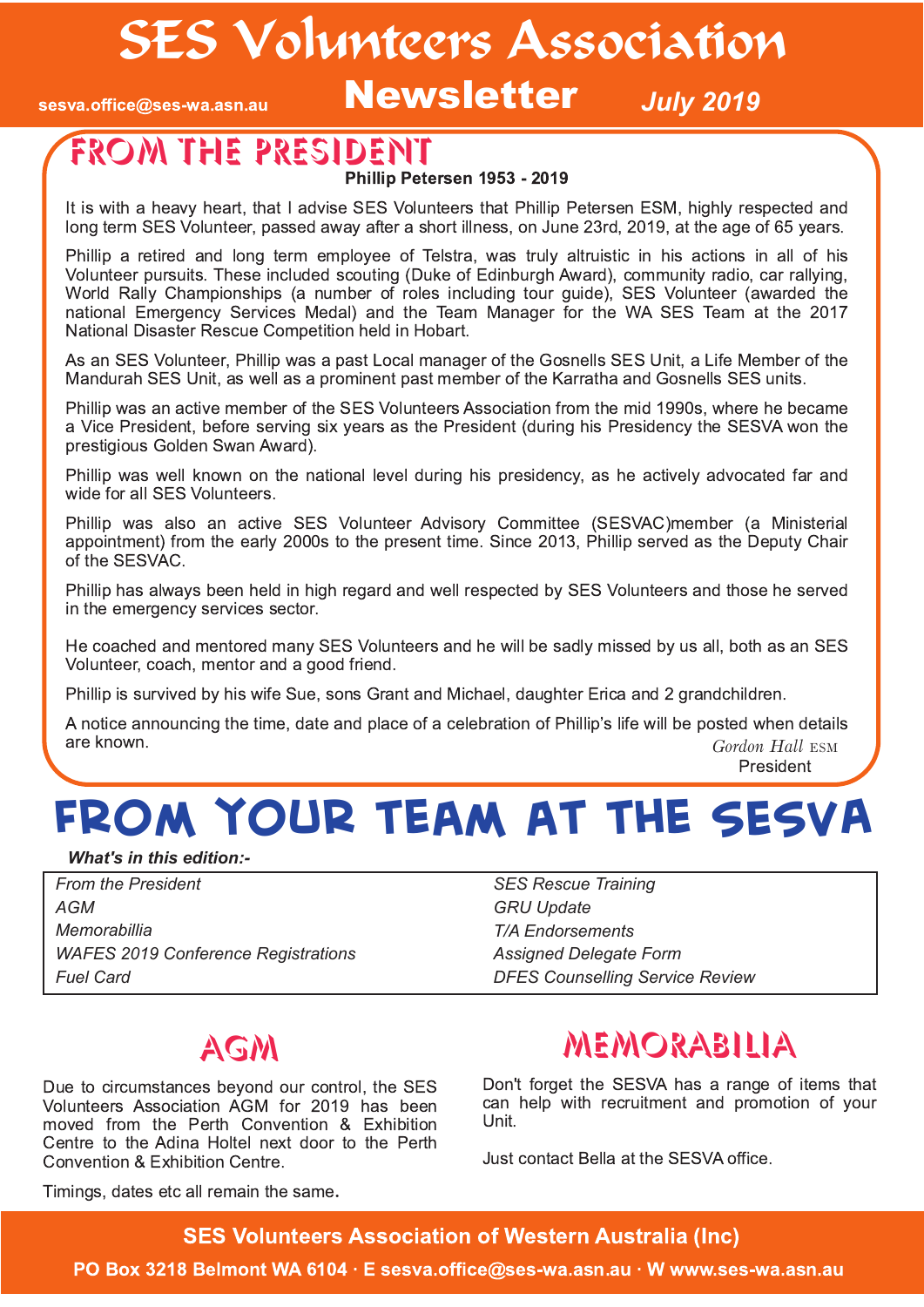# SES Volunteers Association

sesva.office@ses-wa.asn.au

**Newsletter** *July* 2019

#### **WAFES 2019** Conference registrations

*PLEASE SEND DETAILS OF YOUR UNIT'S NOMINATED DELEGATES TO THE SESVA OFFICE NOW*

DFES have allocated each Volunteer Unit two conference places.

In order to ensure the most equitable allocation of conference places, SES Unit Managers need to advise the SESVA Office, using the nomination form previously provided, of the names of the two Unit members they wish to attend the conference

Units may wish to send more than two delegates to the Conference, and to try and accommodate this the SESVA is compiling a wait list of additional Members, and in the event some Units don't take up their conference places, these places can be redistributed to members on the wait list.

Unit Managers should advise the SESVA Office of the names and contact details of Unit Members they wish to wait list.

Near the closing date for Regional (22/7/19) and then Metro (26/8/19) registrations, the SESVA will notify Unit Managers which wait listed SES Members will be able to register on line.

Only Volunteers on the wait list will be able to register.

The SESVA assists in the administration of the conference registration process so as many SES Volunteers as possible are given the opportunity to attend.

Don't wait for the last minute, submit your conference delegate Nominations sooner rather than later.

#### fuel card

#### *Application Process NOW OPEN*

The online application form for the fuel card is now available through the DFES website.

The application period commenced 18 June 2019 and closes on Monday 15 July 2019.

It is anticipated the fuel cards will be sent out mid August 2019.

*It is important to note that applications will only be accepted by the officersincharge of a BGU as they will be the designated card custodians.*

## ses rescue training

An Advisory Committee comprised of DFES staff and SES volunteers is currently working on a review of the requirements and training associated with SES Rescue. (i.e. BGR and the missing follow on package)

The Committee is looking at the expectations and requirements of SES to respond to incidents such as building collapse associated with the hazards of cyclone, storm, flood and earthquake.

A review of the current training is being undertaken and has identified a need to update the current Basic General Rescue course and develop another more advanced course that covers additional equipment and rescue techniques that are not in any current TRKs.

Part of the Committee's role is to also look at standard SES equipment lists and incorporate this equipment into the training to ensure consistency across the state.

The SESVA is involved in the Committee and will provide updates on this project as they occur.

#### General Rescue Utility Update

In seeking to deliver a Fit for Purpose General Rescue Utility (GRU), the Operational Fleet Project (OFP) has informed us there will be a delay to the build of the 'First of Type', which was expected by the end of June.

We understand the evaluation of supplier responses is taking longer than originally planned.

During the evaluation process it became apparent that some additional diligence had to be undertaken to ensure we get a successful outcome for the vehicle.

It's important that we get this right and that the final design meets requirements established through consultation with the GRU Project Advisory Team, which includes nine SES members.

Once the evaluation process is complete the 'First' of Type' build will commence immediately.

OFP hopes to initiate this build in July, with end user trials occurring in August.

To keep updated on the progress visit the Operational Fleet Project website.

#### **SES Volunteers Association of Western Australia (Inc)**

PO Box 3218 Belmont WA 6104 · E sesva.office@ses-wa.asn.au · W www.ses-wa.asn.au